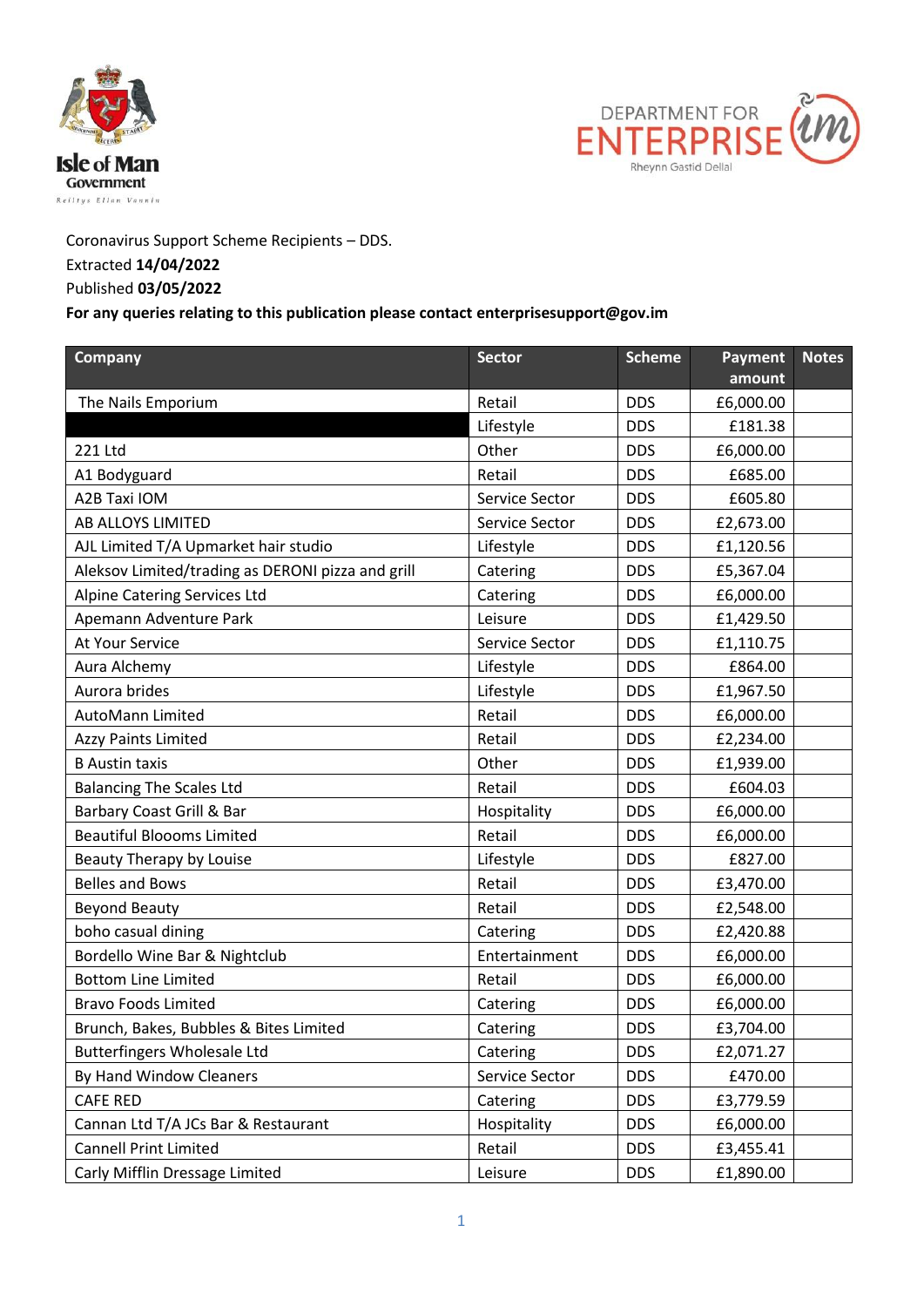| Carrefour Health & Beauty IOM Limited         | Lifestyle      | <b>DDS</b> | £6,000.00 |
|-----------------------------------------------|----------------|------------|-----------|
| CC Clean                                      | Service Sector | <b>DDS</b> | £3,051.00 |
| <b>CDC Retail Ltd ta Mantons</b>              | Retail         | <b>DDS</b> | £6,000.00 |
| Chalis Limited t/a The Blind Pig              | Hospitality    | <b>DDS</b> | £5,996.00 |
| Chelsea geddes hair                           | Lifestyle      | <b>DDS</b> | £1,744.00 |
| <b>Choccy Piccy</b>                           | Retail         | <b>DDS</b> | £1,458.66 |
| <b>City Framing</b>                           | Retail         | <b>DDS</b> | £1,389.72 |
| CK Catering Carolyn kennaugh catering         | Catering       | <b>DDS</b> | £4,613.70 |
| Claire Christian Couture Ltd                  | Retail         | <b>DDS</b> | £6,000.00 |
| <b>Clearly Better Window Cleaners</b>         | Service Sector | <b>DDS</b> | £1,246.50 |
| Close Leece Farm                              | Hospitality    | <b>DDS</b> | £6,000.00 |
| <b>Compliance &amp; Monitoring Services</b>   | Service Sector | <b>DDS</b> | £2,000.00 |
| <b>Conrod Limited</b>                         | Hospitality    | <b>DDS</b> | £6,000.00 |
| Conrod's ATBH Limited                         | Hospitality    | <b>DDS</b> | £6,000.00 |
| <b>Cornerhouse Coffee</b>                     | Catering       | <b>DDS</b> | £1,424.00 |
| Cosmic Coffee Shop                            | Catering       | <b>DDS</b> | £1,223.58 |
| <b>Cranford Nursery</b>                       | Other          | <b>DDS</b> | £6,000.00 |
| <b>Creative Craftsmann Limited</b>            | Retail         | <b>DDS</b> | £6,000.00 |
| <b>Creative Juices</b>                        | Catering       | <b>DDS</b> | £4,127.75 |
| Cuts and fades                                | Lifestyle      | <b>DDS</b> | £2,555.00 |
| D G G Limited                                 | Lifestyle      | <b>DDS</b> | £6,000.00 |
| Dangerous Apparel LTD                         | Retail         | <b>DDS</b> | £2,937.03 |
| David Mackey (Telecabs Ltd)                   | Hospitality    | <b>DDS</b> | £1,000.00 |
| DB Autos and Sons Ltd                         | Retail         | <b>DDS</b> | £6,000.00 |
| Di's Limited                                  | Lifestyle      | <b>DDS</b> | £1,175.00 |
| Douglas Bay Yacht Club Limited                | Other          | <b>DDS</b> | £6,000.00 |
| DUSK LTD T/A CLUCAS FLORISTS AND THE HEEL BAR | Retail         | <b>DDS</b> | £6,000.00 |
| <b>EAT Ltd</b>                                | Catering       | <b>DDS</b> | £4,055.00 |
| Eclipse (S&P limited)                         | Retail         | <b>DDS</b> | £6,000.00 |
| Elegance Management Systems Itd               | Other          | <b>DDS</b> | £6,000.00 |
| Elements natural health centre                | Healthcare     | <b>DDS</b> | £1,270.00 |
| <b>Elements of Beauty LTD</b>                 | Lifestyle      | <b>DDS</b> | £2,708.40 |
| <b>Elite Nails</b>                            | Lifestyle      | <b>DDS</b> | £409.00   |
| <b>Equissential Limited</b>                   | Other          | <b>DDS</b> | £1,379.02 |
| Esther Jones Yoga Ltd                         | Leisure        | <b>DDS</b> | £1,282.00 |
| eternity hair specialists                     | Leisure        | <b>DDS</b> | £1,630.91 |
| Eurasia trading limited                       | Service Sector | <b>DDS</b> | £2,330.00 |
| <b>Exit Strategy Limited</b>                  | Entertainment  | <b>DDS</b> | £3,489.03 |
| Express Fixings & Fittings Limited            | Retail         | <b>DDS</b> | £3,780.00 |
| <b>Extra Fancy Limited</b>                    | Hospitality    | <b>DDS</b> | £6,000.00 |
| First Egg Limited T/A Bonjour Creperie        | Catering       | <b>DDS</b> | £402.00   |
| Frozzd                                        | Catering       | <b>DDS</b> | £1,171.65 |
| <b>Gadget Mann Limited</b>                    | Retail         | <b>DDS</b> | £3,828.02 |
| Gelatory                                      | Hospitality    | <b>DDS</b> | £6,000.00 |
| <b>Ginger Limited</b>                         | Entertainment  | <b>DDS</b> | £1,667.43 |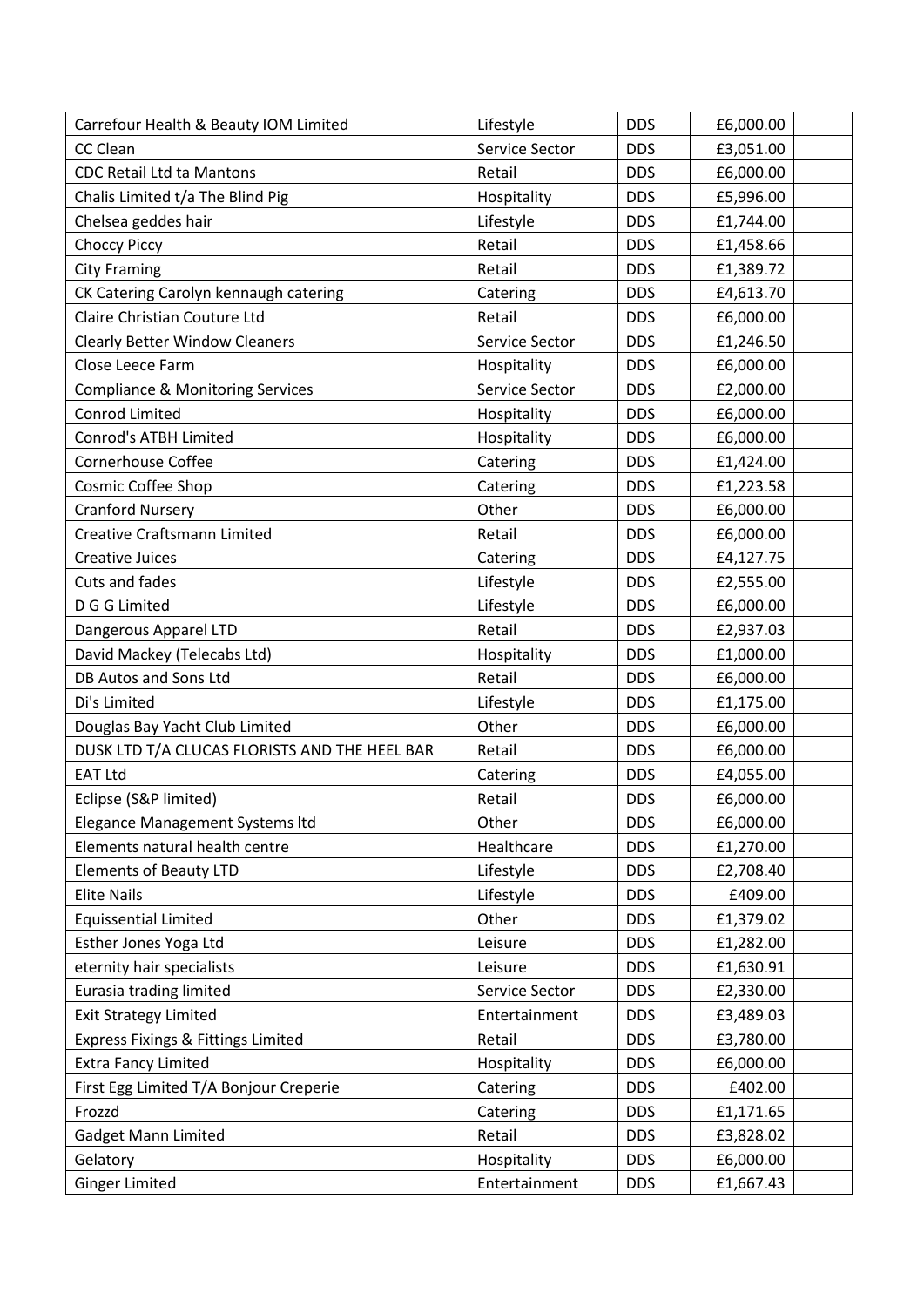| <b>GM Queens Ltd</b>                        | Hospitality               | <b>DDS</b> | £6,000.00 |  |
|---------------------------------------------|---------------------------|------------|-----------|--|
| <b>Go Marketing Limited</b>                 | Retail                    | <b>DDS</b> | £6,000.00 |  |
| <b>Good Stuff Restaurants limited</b>       | Catering                  | <b>DDS</b> | £6,000.00 |  |
| <b>Gourmet Foods Limited</b>                | Catering                  | <b>DDS</b> | £6,000.00 |  |
| <b>Gradely Holdings Ltd</b>                 | Hospitality               | <b>DDS</b> | £6,000.00 |  |
| Greeba Crafts                               | Retail                    | <b>DDS</b> | £770.00   |  |
| H&B Wholesale Limited                       | Retail                    | <b>DDS</b> | £6,000.00 |  |
| Hair Art by Jordan                          | Lifestyle                 | <b>DDS</b> | £679.07   |  |
| Hairtraffic Limited                         | Lifestyle                 | <b>DDS</b> | £1,172.62 |  |
| Happy Valley PlaySchool                     | Education/Training        | <b>DDS</b> | £3,114.22 |  |
| <b>Harmony Beauty</b>                       | Lifestyle                 | <b>DDS</b> | £730.00   |  |
| hidden beauty                               | Lifestyle                 | <b>DDS</b> | £1,019.24 |  |
| <b>HJHandyman Services</b>                  | Other                     | <b>DDS</b> | £3,400.00 |  |
| Home & Garden Services                      | Service Sector            | <b>DDS</b> | £438.00   |  |
| <b>Home Maid Cleaning Services</b>          | Service Sector            | <b>DDS</b> | £413.25   |  |
| Honeycomb Limited                           | Lifestyle                 | <b>DDS</b> | £1,186.00 |  |
| House Of Hair                               | Lifestyle                 | <b>DDS</b> | £6,000.00 |  |
| House Of Holden                             | Lifestyle                 | <b>DDS</b> | £2,792.00 |  |
| Hummingbird Yoga                            | Lifestyle                 | <b>DDS</b> | £708.00   |  |
| I Shine                                     | Lifestyle                 | <b>DDS</b> | £4,906.25 |  |
| IM1 CAR CENTRE LIMITED                      | Retail                    | <b>DDS</b> | £6,000.00 |  |
| Inferno Fossa                               | Lifestyle                 | <b>DDS</b> | £603.00   |  |
| Infinity Language Services Limited          | Education/Training        | <b>DDS</b> | £1,255.00 |  |
| <b>Investico Management Ltd</b>             | Hospitality               | <b>DDS</b> | £6,000.00 |  |
| ISDMS Ltd T/A                               | Retail                    | <b>DDS</b> | £3,437.45 |  |
| <b>Island Travel</b>                        | Retail                    | <b>DDS</b> | £6,000.00 |  |
| Isle Be Creative                            | Retail                    | <b>DDS</b> | £3,779.34 |  |
| Isle Learn Limited                          | <b>Education/Training</b> | <b>DDS</b> | £6,000.00 |  |
| Isle of Cider                               | Retail                    | <b>DDS</b> | £857.07   |  |
| isola                                       | Catering                  | <b>DDS</b> | £6,000.00 |  |
| J9 performance                              | Lifestyle                 | <b>DDS</b> | £960.01   |  |
| <b>JABBA LIMITED</b>                        | Other                     | <b>DDS</b> | £1,586.76 |  |
| Jaks Bar & Smoke house                      | Hospitality               | <b>DDS</b> | £6,000.00 |  |
| Jenny James Therapies                       | Lifestyle                 | <b>DDS</b> | £873.91   |  |
| <b>JOHN LAWSON</b>                          | Service Sector            | <b>DDS</b> | £491.00   |  |
| Just Barbering Limited                      | Lifestyle                 | <b>DDS</b> | £841.00   |  |
| Just Pizza & Pasta                          | Catering                  | <b>DDS</b> | £6,000.00 |  |
| Karl Bruder deep tissue Therapeutic Massage | Lifestyle                 | <b>DDS</b> | £830.00   |  |
| Kelcur (IOM) Limited                        | Catering                  | <b>DDS</b> | £6,000.00 |  |
| Kella Catering Limited                      | Hospitality               | <b>DDS</b> | £6,000.00 |  |
| Kiljar Lightning Ltd                        | Catering                  | <b>DDS</b> | £5,544.00 |  |
| L&J Automotive                              | Service Sector            | <b>DDS</b> | £880.52   |  |
| L&L Mcmurdo                                 | Service Sector            | <b>DDS</b> | £1,145.20 |  |
| La Piazza Restaurant                        | Catering                  | <b>DDS</b> | £6,000.00 |  |
| Laser Mayhem Limited                        | Entertainment             | <b>DDS</b> | £3,274.00 |  |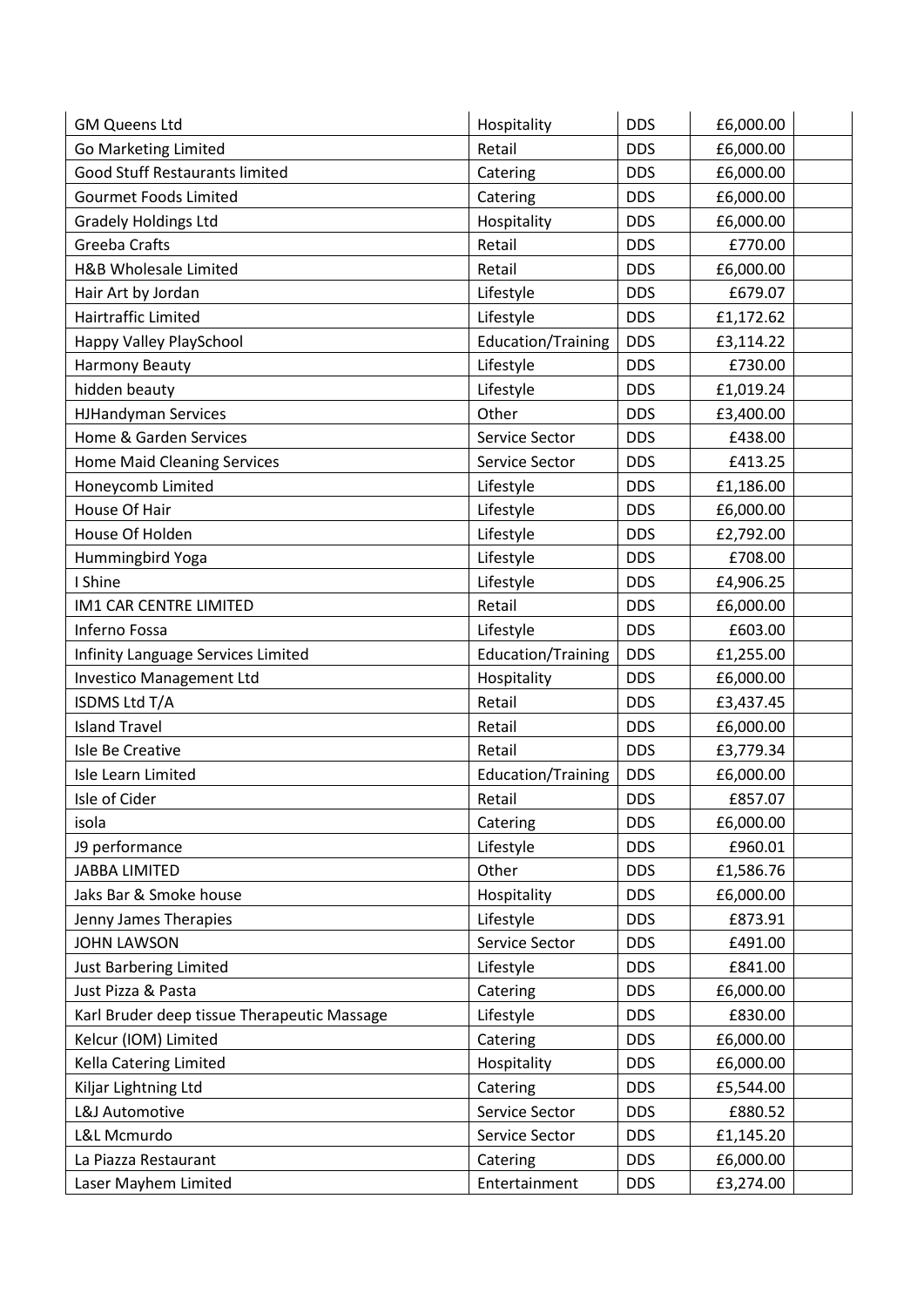| Life Balance                                            | Lifestyle                 | <b>DDS</b> | £1,760.00 |
|---------------------------------------------------------|---------------------------|------------|-----------|
| Little Shed at The Glen                                 | Hospitality               | <b>DDS</b> | £5,093.52 |
| Mad Jack's Limited                                      | Hospitality               | <b>DDS</b> | £4,511.22 |
| <b>MANN SIGHTSEEING TOURS</b>                           | Leisure                   | <b>DDS</b> | £740.00   |
| mannin barbershop Itd                                   | Lifestyle                 | <b>DDS</b> | £1,847.45 |
| <b>MANNIN COLLECTIONS LIMITED</b>                       | Retail                    | <b>DDS</b> | £6,000.00 |
| MannVend Ltd                                            | Catering                  | <b>DDS</b> | £6,000.00 |
| <b>Manx Dome Limited</b>                                | <b>Education/Training</b> | <b>DDS</b> | £6,000.00 |
| <b>Manx Local Butchers</b>                              | Retail                    | <b>DDS</b> | £6,000.00 |
| Manx Oriental                                           | Retail                    | <b>DDS</b> | £6,000.00 |
| Manx Tattoo Ltd                                         | Lifestyle                 | <b>DDS</b> | £5,090.00 |
| MANX ULTRASONIC BLIND SOLUTIONS LTD                     | Retail                    | <b>DDS</b> | £6,000.00 |
| Manx Waste Solutions Limited                            | Service Sector            | <b>DDS</b> | £3,175.29 |
| Maron House Ltd                                         | Other                     | <b>DDS</b> | £1,164.61 |
| Memory Lane Sweet Shop LTD                              | Retail                    | <b>DDS</b> | £400.00   |
| Menzone Ltd                                             | Lifestyle                 | <b>DDS</b> | £1,254.41 |
| Michael Levine Decorative Arts / Aylmer Levine Fine Art | Retail                    | <b>DDS</b> | £2,658.00 |
| Mike Vipond Golf Limited                                | Hospitality               | <b>DDS</b> | £5,024.56 |
| Mike's Taxin& Executive private Hire                    | Service Sector            | <b>DDS</b> | £1,681.00 |
| Miller Inns Limited T/A The Miller's T'Ale              | Hospitality               | <b>DDS</b> | £2,616.71 |
| <b>MULTITUDE</b>                                        | Retail                    | <b>DDS</b> | £4,094.00 |
| Nails by michela                                        | Lifestyle                 | <b>DDS</b> | £651.00   |
| Nailz2Beauty                                            | Lifestyle                 | <b>DDS</b> | £3,212.00 |
| Newby's Ltd                                             | Retail                    | <b>DDS</b> | £6,000.00 |
| Next Level Fitness Ltd                                  | Lifestyle                 | <b>DDS</b> | £3,675.00 |
| Next Level Nutrition Ltd                                | Lifestyle                 | <b>DDS</b> | £1,689.00 |
| No 5 Wellington Street                                  | Lifestyle                 | <b>DDS</b> | £1,400.00 |
| Oasis Catering Ltd                                      | Retail                    | <b>DDS</b> | £6,000.00 |
| Okell and Son Limited                                   | Retail                    | <b>DDS</b> | £6,000.00 |
| Okells Inns Ltd                                         | Hospitality               | <b>DDS</b> | £6,000.00 |
| Olivia Rose Limited                                     | Lifestyle                 | <b>DDS</b> | £1,664.10 |
| <b>Online Overdrive</b>                                 | Leisure                   | <b>DDS</b> | £995.94   |
| OSO Ltd t/a Absolute Abode                              | Retail                    | <b>DDS</b> | £6,000.00 |
| Pacesetter 1981 LTD                                     | Retail                    | <b>DDS</b> | £6,000.00 |
| Palace Entertainment Limited                            | Leisure                   | <b>DDS</b> | £6,000.00 |
| Park Lane Beauty Training Academy & Salon               | Lifestyle                 | <b>DDS</b> | £2,090.00 |
| Paul the mechanic                                       | Service Sector            | <b>DDS</b> | £4,000.00 |
| Pride Foods Ltd t/a Appetites t/a Delissimo             | Catering                  | <b>DDS</b> | £6,000.00 |
| Process42 Limited                                       | <b>Education/Training</b> | <b>DDS</b> | £6,000.00 |
| PRO-TEC SECURITY LTD                                    | Service Sector            | <b>DDS</b> | £5,390.25 |
| pure inspiration                                        | Retail                    | <b>DDS</b> | £6,000.00 |
| Quad Bike Mania Limited                                 | Entertainment             | <b>DDS</b> | £4,390.00 |
| Quality Cleaners (Ramsey) LTD                           | Retail                    | <b>DDS</b> | £724.52   |
| <b>RAR Limited</b>                                      | Service Sector            | <b>DDS</b> | £2,627.43 |
| Ravioli House Ltd                                       | Catering                  | <b>DDS</b> | £6,000.00 |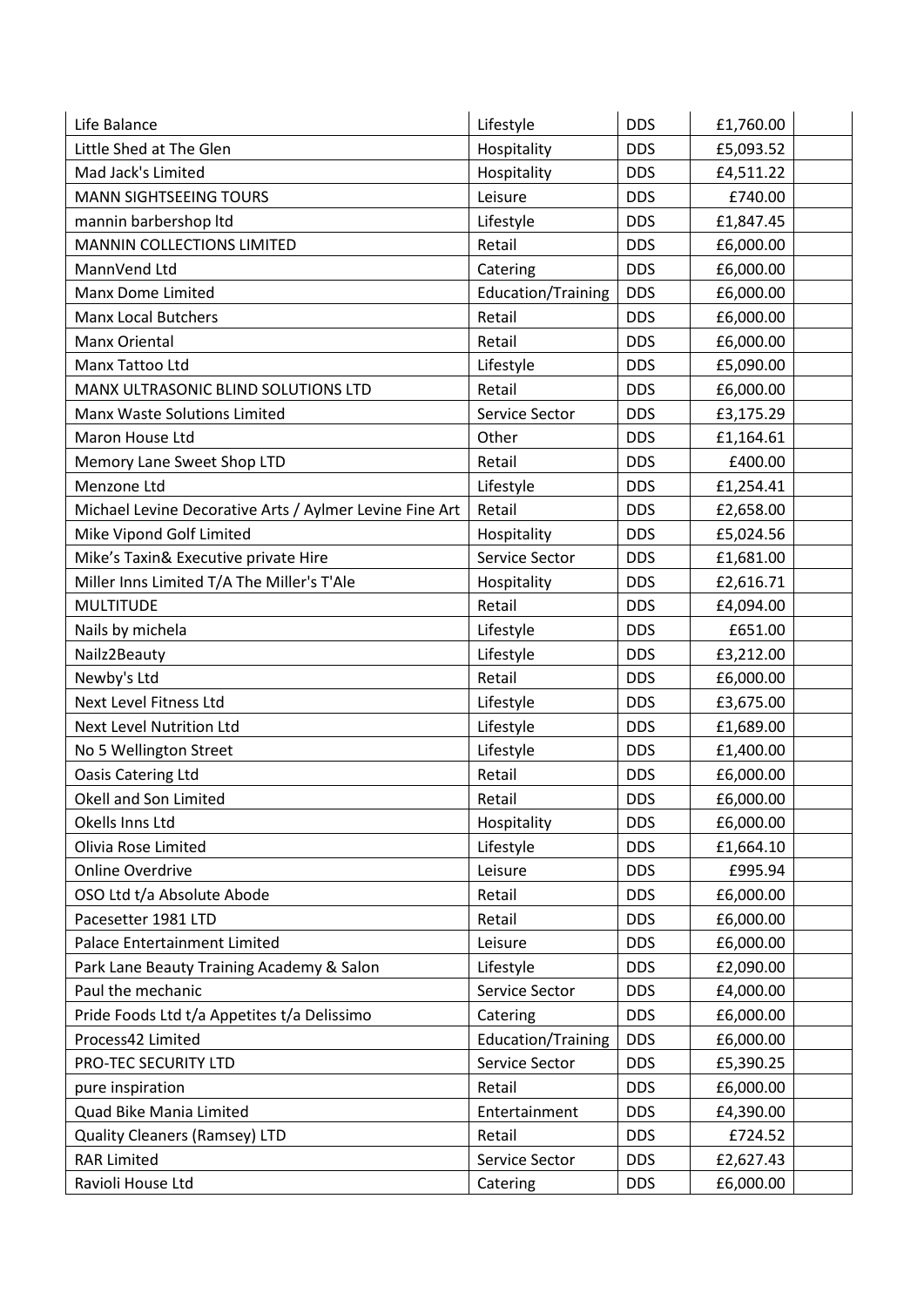| Ray's Handyman Services                           | Service Sector            | <b>DDS</b> | £1,335.38 |
|---------------------------------------------------|---------------------------|------------|-----------|
| re.DESIGN.iom                                     | Service Sector            | <b>DDS</b> | £6,000.00 |
| RehabLab Physiotherapy Ltd                        | Healthcare                | <b>DDS</b> | £1,060.00 |
| <b>Revolution Fitness Ltd</b>                     | Lifestyle                 | <b>DDS</b> | £2,487.01 |
| Rio's BBQ & Rodizio Ltd                           | Hospitality               | <b>DDS</b> | £6,000.00 |
| <b>Rock Food Concepts</b>                         | Hospitality               | <b>DDS</b> | £6,000.00 |
| <b>Rockwell Limited</b>                           | Hospitality               | <b>DDS</b> | £6,000.00 |
| <b>Ruff Mutts</b>                                 | <b>Animal Care</b>        | <b>DDS</b> | £299.00   |
| <b>S And B Boiler Services</b>                    | Service Sector            | <b>DDS</b> | £1,282.50 |
| Sam Harvey Hairdressing LTD                       | Lifestyle                 | <b>DDS</b> | £1,695.50 |
| Serendipity Arts & Crafts                         | Retail                    | <b>DDS</b> | £883.45   |
| Simply Beautiful                                  | Lifestyle                 | <b>DDS</b> | £2,958.04 |
| Simply Clean                                      | Service Sector            | <b>DDS</b> | £682.00   |
| Sing Up IOM                                       | <b>Education/Training</b> | <b>DDS</b> | £2,080.00 |
| <b>Skin Revision</b>                              | Lifestyle                 | <b>DDS</b> | £784.00   |
| Skinchampion Ltd                                  | Retail                    | <b>DDS</b> | £3,419.12 |
| Skinfood                                          | Retail                    | <b>DDS</b> | £898.43   |
| Something different                               | Retail                    | <b>DDS</b> | £1,687.18 |
| <b>Sonnics Limited</b>                            | Retail                    | <b>DDS</b> | £6,000.00 |
| spice junction                                    | Hospitality               | <b>DDS</b> | £1,074.36 |
| <b>Street Kitchen</b>                             | Catering                  | <b>DDS</b> | £4,302.20 |
| Studio 1                                          | Lifestyle                 | <b>DDS</b> | £1,332.00 |
| Succulent Savouries Ltd t/a Leonardo's Restaurant | Hospitality               | <b>DDS</b> | £6,000.00 |
| SUMMERLIN LTD T/A Titan Restaurant                | Hospitality               | <b>DDS</b> | £6,000.00 |
| Sun & Beauty Ltd                                  | Lifestyle                 | <b>DDS</b> | £6,000.00 |
| Sunshine nursery                                  | Other                     | <b>DDS</b> | £2,678.00 |
| <b>Sweeney Todd</b>                               | Lifestyle                 | <b>DDS</b> | £968.79   |
| Switched On Entertainment & Events Ltd            | Entertainment             | <b>DDS</b> | £6,000.00 |
| <b>TANDOOR LTD</b>                                | Hospitality               | <b>DDS</b> | £6,000.00 |
| <b>Tanmic Limited</b>                             | Hospitality               | <b>DDS</b> | £4,158.00 |
| Taximann                                          | Service Sector            | <b>DDS</b> | £775.90   |
| The Art Gallery Ltd                               | Retail                    | <b>DDS</b> | £4,943.53 |
| the beauty spot                                   | Lifestyle                 | <b>DDS</b> | £414.00   |
| The Beauty Studio IOM / Ara's Beauty Studio       | Lifestyle                 | <b>DDS</b> | £2,637.60 |
| The Boredroom                                     | Retail                    | <b>DDS</b> | £6,000.00 |
| The Caff                                          | Hospitality               | <b>DDS</b> | £5,528.16 |
| The Cub House                                     | Leisure                   | <b>DDS</b> | £1,340.28 |
| The Cupcakery                                     | Retail                    | <b>DDS</b> | £667.39   |
| The Designer Loft (Formerly Bridal Party)         | Retail                    | <b>DDS</b> | £609.98   |
| The Dolly Tub Limited                             | Service Sector            | <b>DDS</b> | £1,217.70 |
| The Fairway Ltd                                   | Hospitality               | <b>DDS</b> | £6,000.00 |
| The Famous Creg-Ny-Baa                            | Hospitality               | <b>DDS</b> | £6,000.00 |
| The Firm                                          | Lifestyle                 | <b>DDS</b> | £1,976.27 |
| The Foot Health Clinic Ltd                        | Healthcare                | <b>DDS</b> | £5,151.48 |
| The Front Porch                                   | Hospitality               | <b>DDS</b> | £6,000.00 |